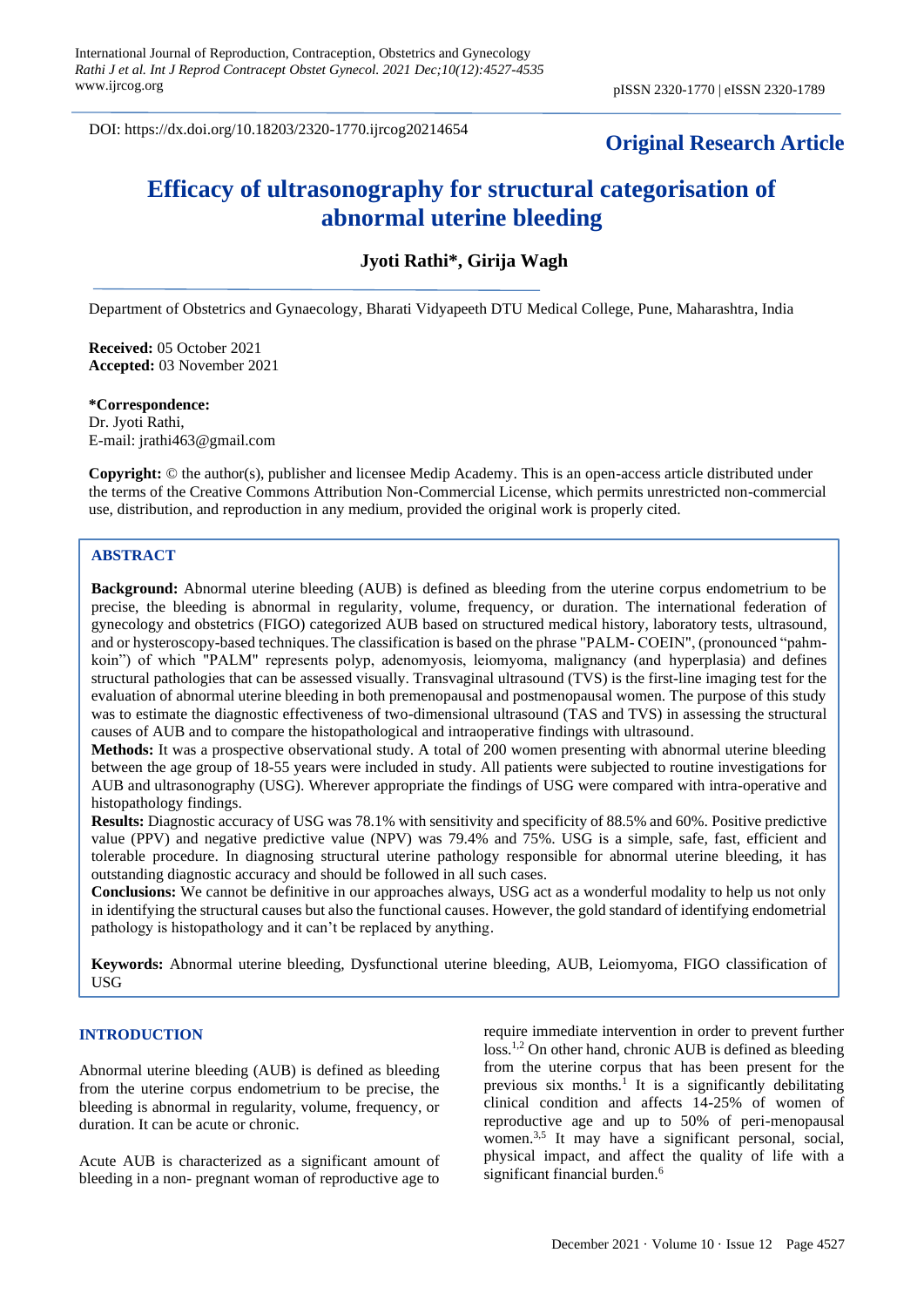Historical literature of AUB reveals no universally accepted method for classifying AUB, which has hampered the investigation and categorization of possible aetiologies of AUB.<sup>7</sup>

The classic terminology that describes AUB includes terms that are not related to the underlying aetiology (e.g. menorrhagia and polymenorrhea). To standardize definitions, nomenclature, and the possible underlying aetiologies of AUB, it was redefined by the international federation of obstetrics and gynaecology (FIGO) in 2009 by the FIGO menstrual disorders group (FMDG).8.9 The FIGO categorized AUB based on structured medical history, laboratory tests, ultrasound, and or hysteroscopybased techniques.<sup>1</sup> The classification is based on the phrase "PALM- COEIN", (pronounced "pahm-koin") of which "PALM" represents polyp, adenomyosis, leiomyoma, malignancy (and hyperplasia) and defines structural pathologies that can be assessed visually.<sup>1</sup> The "COEIN" represents coagulopathy, ovulatory disorders, endometrial, iatrogenic, not otherwise classified, and defines nonstructural aetiologies that cannot be assessed by imaging or histopathology.<sup>1</sup> The leiomyoma category (L) is subdivided into patients with at least one submucosal myoma (LSM) and those with myomas that do not impact the endometrial cavity (LO).

Various diagnostic techniques have been evolved over the periods to determine the aetiology of abnormal uterine bleeding like dilatation and curettage (D&C), hysteroscopy, transvaginal ultrasonography (TVS), and saline infusion sonography (SIS). TVS is the first-line imaging test for the evaluation of abnormal uterine bleeding in both premenopausal and postmenopausal women.

TVS is an ideal modality to diagnose structural causes of abnormal bleeding such as polyps, adenomyosis, leiomyomas, hyperplasia, and malignancy by its sheer proximity to the genital tract which takes away the impedance that the lower abdominal adiposity or fat can create. Additional benefit is that it aids in making the diagnosis of ovulatory dysfunction which can be deciphered by presence of functional cysts and correlated with the endometrial characteristics. Traditional 2 dimensional imaging can be enhanced by the addition of 3-dimension imaging with coronal reconstruction and saline infusion sonohysterography.<sup>10</sup>

Endometrial stripe (thickness) (ET) as measured by TVS helps in identifying suspicious malignant pathology. ET of more than 8 mm is suspicious of endometrial pathology in peri-menopausal women with AUB. ET of less than 5 mm had a 99% predictive value to exclude carcinoma as depicted by post-menopausal oestrogen/ progestin interventions (PEPI) study in postmenopausal women.<sup>11</sup> Patients with AUB are ideally suited to assessment by TVS at the time of presentation or assessment in the outpatient setting. A scan should be seen as a part of the overall clinical assessment of the patient and never examined in isolation. An accurate scan can enable the clinician offer appropriate medical therapy, avoid unnecessary surgery in some cases and select the correct surgical approach in others where it is appropriate. In women with AUB, TVS can be combined with outpatient endometrial sampling techniques as part of a "one-stop" approach to diagnosis and management.<sup>12</sup>

Ultrasonography (USG) diagnosis goes a long way in correctly diagnosing the clinical pathology of AUB. In the past D&C was the main modality used for diagnosis of AUB which was more invasive, required anaesthesia, and had post-procedure morbidities like infection, and perforation. In addition, it is a blind procedure. Apart from diagnostic use, D&C also has a therapeutic advantage for the cessation of bleeding and removal of polyps.

The advent of USG helped segregate cases so that only indicated cases need to be further diagnosed by endometrial sampling thereby reducing the rate of complications. Power Doppler is based on the amplitude of the Doppler signal. It helps in evaluating intracavitary lesions of endometrium their level of penetration, location, and adnexal pathology and vascularity in these lesions can help us in predicting clinical course and treatment. However, it is inconclusive in differentiating between benign and malignant conditions of the endometrium.

Hysteroscopy aids in examining the endocervical and uterine cavities under direct visualization and accurate localization of the pathology that guides biopsy and to excise growth if any from the uterine cavity. The office hysteroscopy is an outpatient procedure done under local or no anaesthesia outside of the formal operating theatre setting in an appropriately equipped and staffed ambulatory situations, yet guarantee patient safety and privacy, serve both diagnostic and therapeutic value, safe and well-tolerated by patient.

The purpose of this study was to estimate the diagnostic effectiveness of two-dimensional ultrasound (TAS and TVS) in assessing the structural causes of AUB and to compare the histopathological and intraoperative findings with ultrasound.

#### *Aim*

Aim of the study was to determine the efficacy of USG for structural categorisation of abnormal uterine bleeding.

#### *Objectives*

Objectives of the study were to categorise abnormal uterine bleeding into structural and non-structural aetiology based on USG; to correlate USG (TAS and/or TVS) findings with histopathology; and to identify association of common co-morbid conditions such as obesity/anaemia/polycystic ovarian disease/hypothyroidism with abnormal uterine bleeding.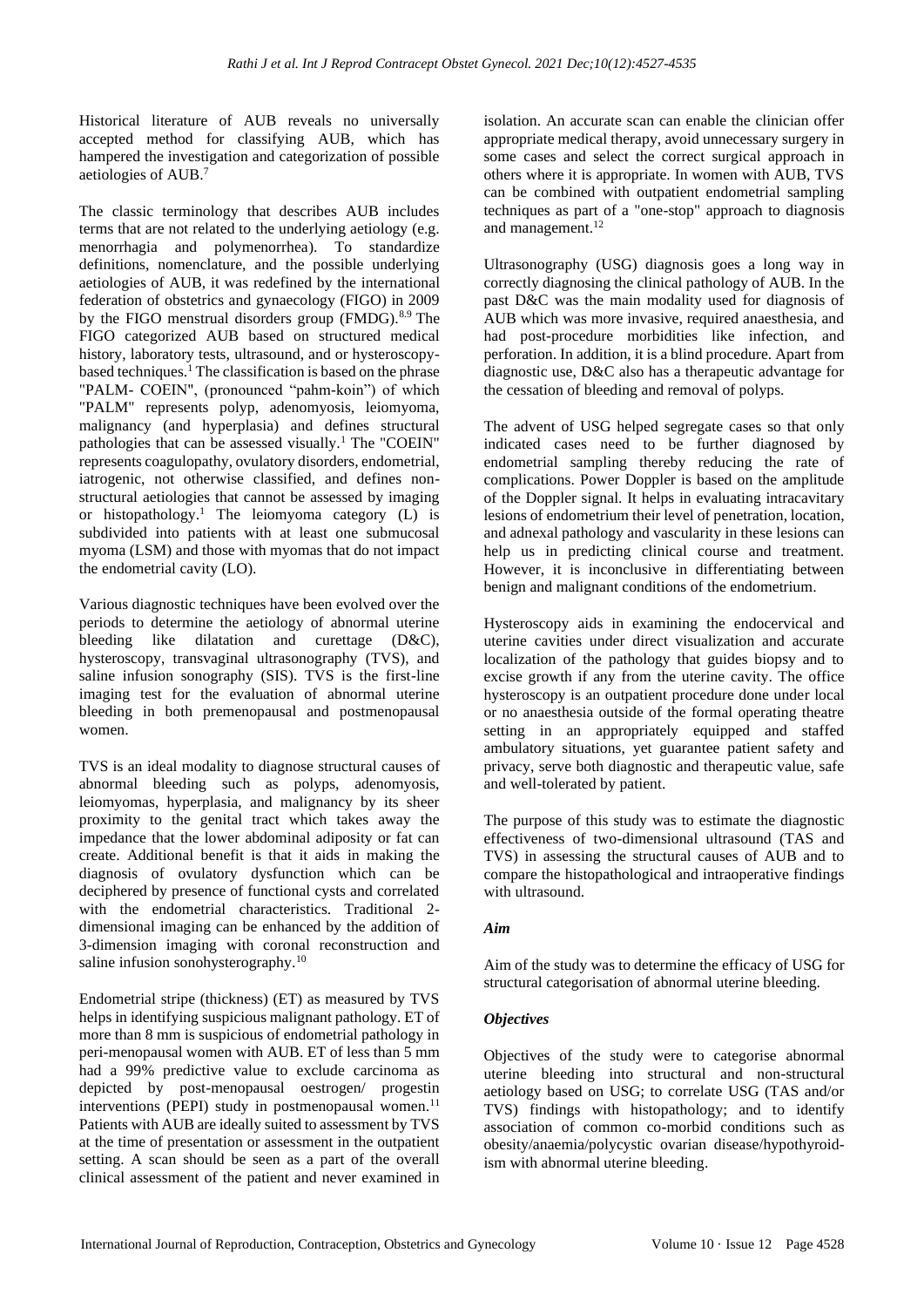#### **METHODS**

This observational and clinical prospective study was conducted in Bharati Hospital Medical College, Pune, Maharashtra during October 2018–October 2020.

All women presenting with abnormal uterine bleeding between the age group of 18-55 years in Bharati Hospital were included. Total 200 cases were included in this study. Women with pelvic organ prolapse, with any cervical or uterine malignancy, with pregnancy, on medications like steroids, neuroleptics, anticoagulants, and cytotoxic agents are excluded from study. The quantitative data was represented as their mean±standard deviation (SD). Categorical and nominal data were expressed in percentage.

The t-test was used for analysing quantitative data, or else non-parametric data were analysed by Mann Whitney test and categorical data were analysed by using the chi-square test. The significance threshold of the p value was set at <0.05. All analysis was carried out by using statistical package for the social sciences (SPSS) software version 21.

After an informed consent of each participant, the following data were collected: age, parity, obstetric history, detailed menstrual history (age of menarche and menopause, bleeding pattern, severity, and pain associated with bleeding), associated co-morbidities- obesity, hypertension, diabetes, hypo/hyperthyroidism, patient on blood thinners (aspirin, LMWH), past history (medical history focussing on risk factors of endometrial cancer, coagulopathies, and surgical history), and detailed drug history.

Detailed physical examination was done in which we looked for patient's – body mass index (BMI) (30 kg/m<sup>2</sup> taken as the cut off as per WHO criteria), abdominal girth (>80 cm taken as cut off as per WHO criteria), hip waist ratio ( $\geq$ 0.85 cm as per WHO criteria) to rule out obesity, look for signs of polycystic ovarian disease (PCOD), insulin resistance, thyroid nodules for thyroid disorders, pallor to rule out anaemia, petechiae, bruises, vaginal and cervical lesions, and uterus size., A pelvic examination and TVS were done on patients according to their age and marital status. All findings were documented in predefined pro-forma. All patients were then subjected to routine investigations of AUB which included- complete blood count (CBC), thyroid-stimulating hormone (TSH), urine routine, and USG.

Initially, patients were scanned transabdominally. Patients who were not fit for a transabdominal scan (like obesity, urinary incontinence and pathology not clearly seen by TAS), underwent TVS. Pathological lesions so found were studied according to the location morphological features, invasion into adjacent myometrium, and its vascularity. The ultrasonographic diagnosis was correlated with histopathological findings wherever it is applicable.

#### **RESULTS**

It was observed that mean age of the study cases was 42.17 years with most of the cases (59%) in the age range of 41 to 50 years of age (Figure 1).



#### **Figure 1: Distribution of study cases as per age group.**

Out of the total 200 cases, 2.5 % were nullipara while 10.5% were primipara and a total of 87% cases were multipara (Figure 2). History of irregular cycles in present cycle is 46.5 % cases had irregular cycles, 11% cases were postmenopausal (Figure 3).







#### **Figure 3: Distribution of study cases as per present menstrual cycle.**

In our study most common presenting complaint was heavy menstrual bleeding (74%), followed by scanty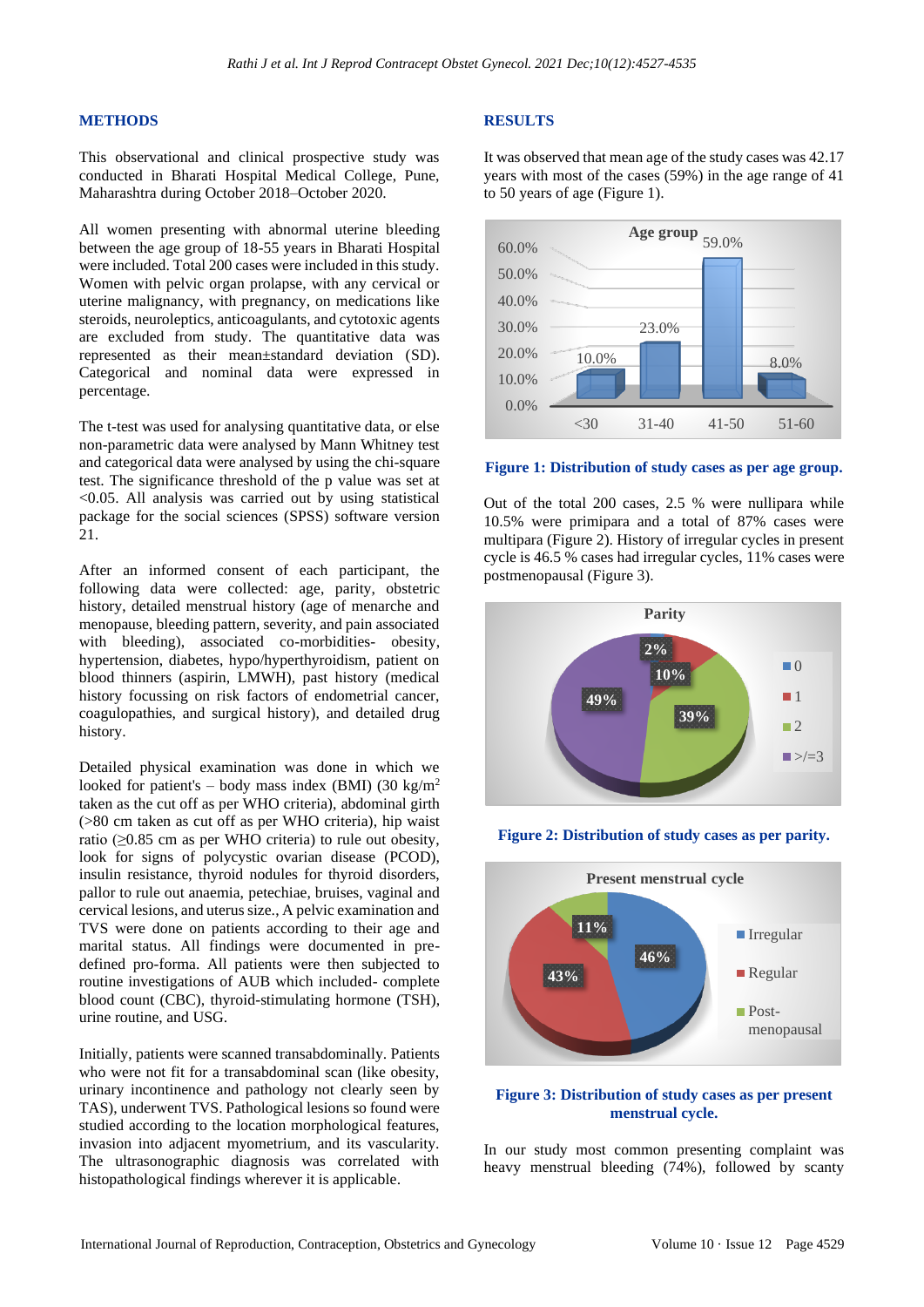bleeding (13.5%), increased frequency (8.5%) of bleeding, intermenstrual bleeding in 3.5 % cases (Figure 4).



#### **Figure 4: Distribution of study cases as per presenting complaints.**

In present study most common associated co-morbidities was obesity (21%), hypertension (10.5%), diabetes (5%), anaemia (36.5%) and raised TSH was seen in 9.5%.

Most common finding on USG was leiomyoma (44.5%), adenomyosis (21.5%), endometrial hyperplasia (9%), polyp (8%) and malignancy was suspected in 2 % cases as per the risk factors (age/symptoms/co-morbidities) and USG findings such as increased endometrial thickness and increased endometrial vascularity (Table 1).

#### **Table 1: Distribution of study cases as per USG diagnosis.**

| <b>USG</b> diagnosis | N                     | $\frac{0}{0}$ |
|----------------------|-----------------------|---------------|
| Leiomyoma            | 89                    | 44.5          |
| <b>Adenomyosis</b>   | 43                    | 21.5          |
| <b>Polyp</b>         | 16                    | 8.0           |
| Hyperplasia          | 18                    | 9.0           |
| <b>Malignancy</b>    |                       | 2.0           |
| <b>PCOD</b>          | $\mathcal{D}_{\cdot}$ | 1.0           |
| <b>NAD</b>           | 42.                   | 21.0          |

On histopathology, most common diagnosis was leiomyoma (29.5%) and adenomyosis (19.5%), while endometrial hyperplasia, polyp, and malignancy (two cases were of endometrial cancer and three were of cervical cancer) were reported in 3.5%, 8% and 5.5% cases respectively (Table 2).

On ultrasonography, most common finding for adenomyosis was uterine enlargement (90.7%) along with heterogenous echotexture (79.1%). Other findings were obscure endometrial/myometrial junction (41.9%), anechoic space and wall thickness in 27.9% cases.

Out of all leiomyoma cases, type I and type II as per topographic classification were observed in 52.8% and 43.8% cases. On other hand as per Wamsteker classification system, most common types were type 3 (13.5%), type 4 (40.4%) and type 5 (21.3%).

#### **Table 2: Distribution of study cases as per histopathology diagnosis.**

| <b>Histopathology diagnosis</b> | N  | $\frac{0}{0}$ |
|---------------------------------|----|---------------|
| Leiomyoma                       | 59 | 29.5          |
| <b>Adenomyosis</b>              | 39 | 19.5          |
| <b>Polyp</b>                    | 16 | 8.0           |
| Hyperplasia                     |    | 3.5           |
| <b>Malignancy</b>               | 11 | 5.5           |
| Not done                        | 22 | 11.0          |
| NAD                             |    | 27.0          |

Intraoperatively, most common structural cause noted is leiomyoma (33.5%) followed by polyp (11.5%), adenomyosis (9%) and hyperplasia (8.5%).

In this study, there was good correlation between intra-op findings and USG findings in cases of polyp (87.5%) and leiomyoma (77.1%) while poor correlation was observed in cases of adenomyosis (34.3%) and malignancy cases (25%) (Table 3).

#### **Table 3: Correlation of USG and intra-op findings.**

| <b>USG</b>        | <b>Intra-op findings</b> |    |                     |
|-------------------|--------------------------|----|---------------------|
| <b>Diagnosis</b>  | N*                       | N  | Correlation $(\% )$ |
| Polyp             | 16                       | 14 | 87.5                |
| Adenomyosis       | 35                       | 12 | 34.3                |
| Leiomyoma         | 83                       | 64 | 77.1                |
| <b>Malignancy</b> |                          |    | 25.0                |

\*cases where surgical management was not done were not taken

Most common treatment option seen was hysterectomy (46.5%) cases followed by dilatation and curettage (33.5%) followed by conservative management in 14% cases (Table 4). Out of 200 cases 28 patients opted for medical management, while 67 patients got relieved after diagnostic and therapeutic D&C, and among 93 cases who underwent hysterectomy, the most common indication was patient's demand followed by failure of medical line of management.

#### **Table 4: Distribution of study cases as per management details.**

| <b>Management</b>   | N  | $\frac{0}{0}$ |
|---------------------|----|---------------|
| <b>Biopsy taken</b> |    | 3.0           |
| Conservative        | 28 | 14.0          |
| D&C                 | 71 | 35.5          |
| Polypectomy         |    | 3.5           |
| <b>Hysterectomy</b> | 93 | 46.5          |
| <b>Myomectomy</b>   |    | 35            |

This study results indicates, in cases of polyp, sensitivity and specificity of USG was 88.5% and 60 % while PPV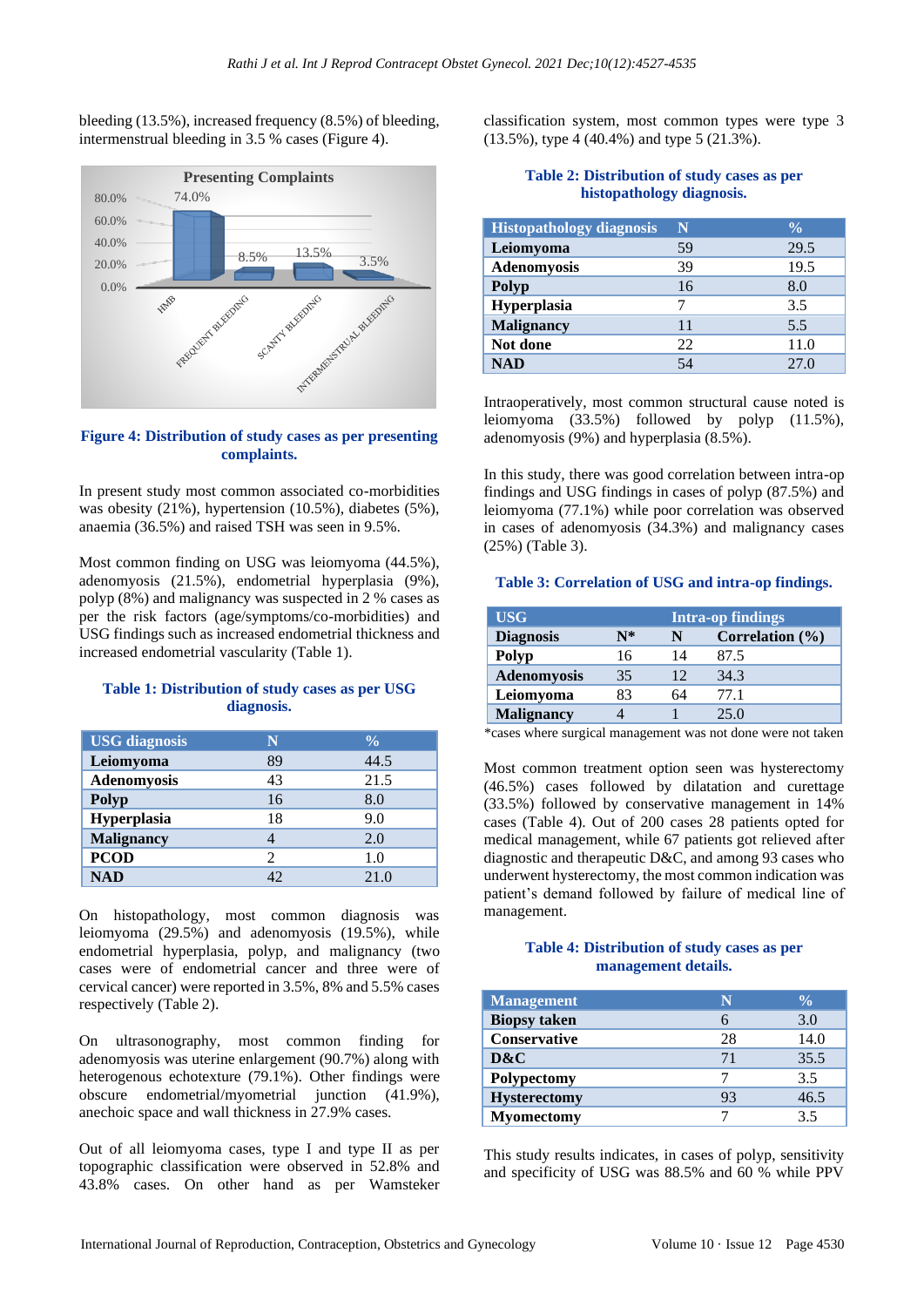and NPV was 79.4% and 75%. Overall diagnostic accuracy was 78.1%.

In cases of adenomyosis, sensitivity and specificity of USG was 41 % and 86.3 % while PPV and NPV was 45.7% and 83.9%. Overall diagnostic accuracy was 76.4%.

In cases of leiomyoma, sensitivity and specificity of USG was 95.5% and 82% while positive predictive value (PPV) and negative predictive value (NPV) was 76.2% and 96.8%. Overall diagnostic accuracy was 87.1%.

In cases of malignancy, sensitivity and specificity of USG was 18.2 % and 98.8% while PPV and NPV was 50% and 94.8 %. Overall diagnostic accuracy was 93.8%.

Overall diagnostic accuracy of USG was 78.1 % with sensitivity and specificity of 88.5% and 60%. PPV and NPV was 79.4% and 75% (Table 5 and 6).

#### **Table 5: Diagnostic accuracy USG for structural and non-structural cases of AUB.**

|                    | <b>Histopathology</b> |                                  |       |
|--------------------|-----------------------|----------------------------------|-------|
| <b>USG</b>         |                       | <b>Structural</b> Non structural | Total |
| <b>Structural</b>  | 100                   | 26                               | 126   |
| Non-<br>structural | 13                    | 39                               | 52    |
| <b>Total</b>       | 113                   | 65                               | 178   |

#### **Table 6: Diagnostic accuracy USG for structural cases of abnormal uterine bleeding.**

| <b>Parameters</b>  | $\frac{0}{0}$ |
|--------------------|---------------|
| <b>Sensitivity</b> | 88.5          |
| <b>Specificity</b> | 60.0          |
| <b>PPV</b>         | 79.4          |
| <b>NPV</b>         | 75.0          |
| <b>Accuracy</b>    | 78.1          |

#### **DISCUSSION**

AUB is one of the most popular reason among majority of women seeking gynaecological guidance. More than 40% of affected women with AUB are reported to have intrauterine abnormalities. $3-5$  Transvaginal ultrasound is the first-line imaging test for the evaluation of abnormal uterine bleeding in both premenopausal and postmenopausal women.

Transvaginal ultrasound can be used to diagnose structural causes of abnormal bleeding such as polyps, adenomyosis, leiomyomas, hyperplasia, and malignancy, and can also be beneficial in making the diagnosis of ovulatory dysfunction such as ovarian cyst, haemorrhagic cyst, endometriomas, tumours, and PCOS. Traditional 2 dimensional imaging is often enhanced by the addition of 3-dimension imaging with coronal reconstruction and saline infusion sonohysterography.<sup>8</sup>

Present hospital-based screening study aimed to determine the efficacy of USG for structural categorization of abnormal uterine bleeding. The study included a total of 200 consecutive cases having abnormal uterine bleeding and fulfilling eligibility criteria. After an informed consent of each patient, data was collected which includes age, parity, obstetric history, detailed menstrual history, associated co-morbidities, past history (medical history focusing on risk factors of endometrial cancer, coagulopathies and surgical history), and detailed drug history.

Detailed physical examination was done for patient's BMI, abdominal girth and waist to hip ratio to rule out obesity on basis of cut off set by Government of India, signs of PCOS, insulin resistance, thyroid nodules for thyroid disorders, pallor to rule anaemia, petechiae, bruises, vaginal and cervical lesions, and uterus size.

All patients were subjected to routine investigations of AUB, first and foremost thing to rule out is pregnancy in any reproductive age women presenting with abnormal uterine bleeding, and other investigations include CBC, thyroid profile, random blood sugar, and coagulation profile. A pelvic examination and TVS were done on patients according to their age and marital status. Initially patients were subjected to TAS, patients who do not fit for TAS like-obesity, urinary incontinence and pathology not clearly seen by TAS they were subjected to TVS. Pathological lesions so found were studied according to the location morphological features, invasion into adjacent myometrium, and vascularity.

Doppler studies help in suspected arteriovenous malformation, malignancy cases and in differentiating between fibroid and adenomyomas.

D&C was done either as the preoperative evaluation of hysterectomy to rule out malignancy, it serves both purposes diagnostic and as well as therapeutic. It serves as an effective way to stop acute episode of bleeding in absence of any apparent pathology, mechanism for same is unknown but it is believed that it promotes surgical denudation of the basal layer of the endometrium which stimulate all of the processes involved in cessation of normal menstrual bleeding—local clotting mechanisms, vasoconstriction of basal arterioles, and reepithelialization.

Earlier, dilatation and curettage were the gold standard investigation for different endometrial lesions, but being an invasive procedure, it requires hospitalization with the risk of surgical trauma, and acquired infections. Therefore, it is not recommended to use it for mass screening of patients for endometrial carcinoma. Over the past decade, endometrial aspiration cytology (EAC) being a rapid and non-invasive procedure that can be done on out-patient basis, it has emerged as an attractive alternative to dilatation and curettage for early diagnosis of endometrial lesions. A D & C does not sample the entire endometrium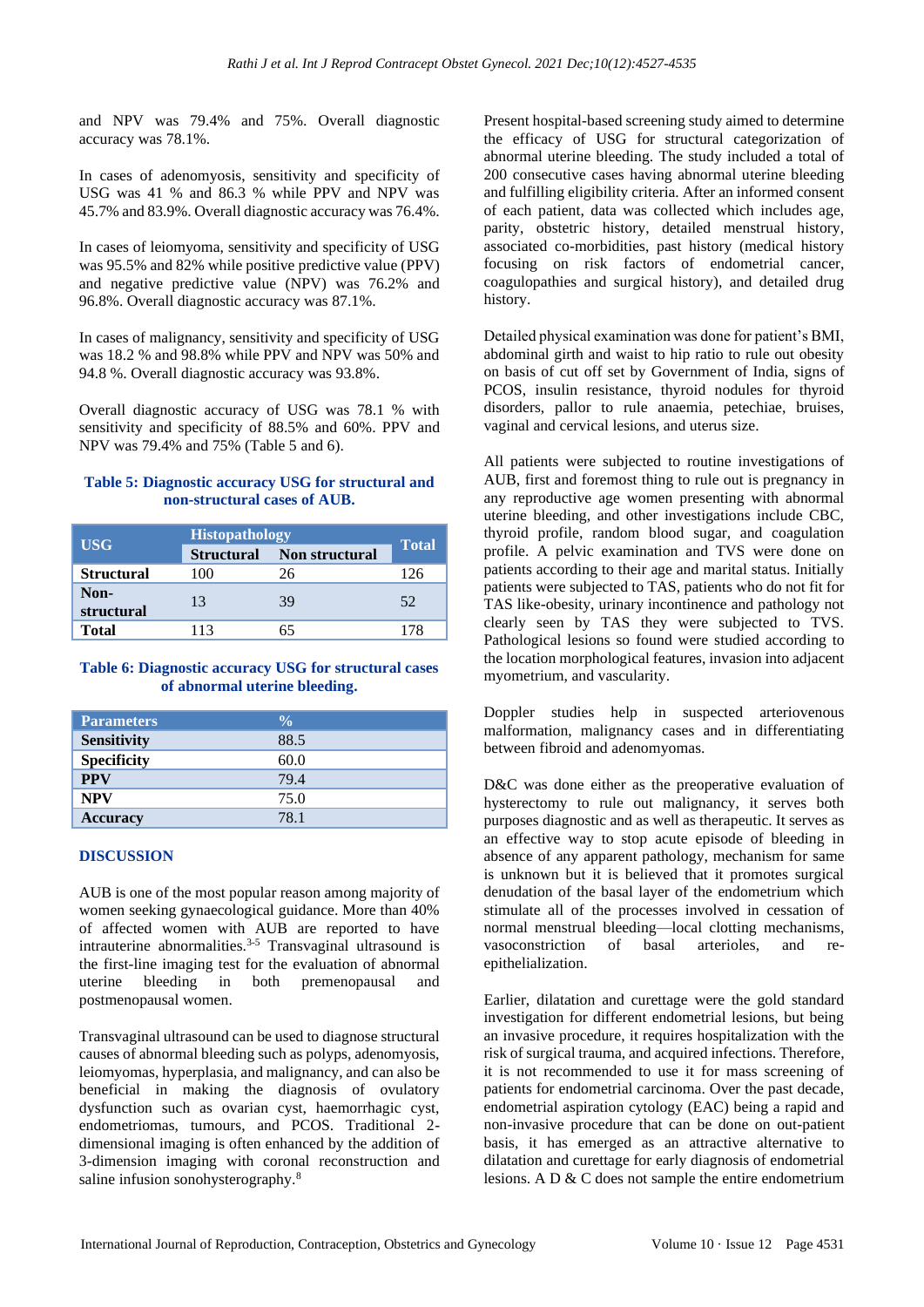and can miss up to 10% of disease.<sup>13</sup> In present study, the ultrasonographic diagnosis was correlated with histopathological and intraoperative findings wherever it is applicable.

## *Demography*

The mean age of the study cases was 42.17 years with most of the cases (59%) in the age range of 41 to 50 years of age. Similar observations were also made by other authors.14-19 Panda et al found that the maximum age incidence was between 35-45 years with a mean age of 46.7 years.<sup>20</sup> In Gianninoto's series, the age range was 30- 80 years and the commonest incidence was between 30-45 years (mean age was 43.3 years).<sup>21</sup> Trotsenburg reported maximum age incidence between 41-50 years with a mean age of 43.2 years.<sup>22</sup>

## *Obstetric history*

Out of the total 200 cases, 2.5% were nullipara while 10.5% were primipara. A total of 87% of cases were multipara. History of irregular menses was given by 69% of cases. In the current cycle, a history of irregularity was given by 46.5% of cases while 11% of cases were postmenopausal.

Other studies also observed that the majority of females with abnormal bleeding were multi-para (20-80%). The prevalence of multi-para females in the study by Panda et al was 88% and it was 80% in the study by Trotsenburg.19,22

## *Presenting complaints*

The most common presenting complaint was heavy menstrual bleeding that is menorrhagia (74%), followed by scanty (13.5%) and increased frequency (8.5%) of bleeding. Intermenstrual bleeding was seen in 3.5% of cases. Panda et al series had 60% cases of menorrhagia followed by polymenorrhagia and metrorrhagia.<sup>20</sup> Goyal et al also found menorrhagia as one of the most common presenting symptoms in the study population (58%), followed by menometrorrhagia and metrorrhagia, in their study also observed menorrhagia as the commonest presenting symptom in the study population (58%) followed by menometrorrhagia and metrorrhagia.<sup>16</sup> In a study, Chhikara et al assessed the accuracy of the hysteroscopic diagnosis with that of histopathological reports obtained by endometrial sampling.<sup> $17$ </sup> The most common symptom was menorrhagia (40%) followed by metrorrhagia (38%), polymenorrhagia (12%), and postmenopausal bleeding (10%). Similar findings were also observed by Guin et al and Sunitha et al. $^{23,24}$  Garg et al in their study of 60 cases, observed menorrhagia in 43% of the cases (n=26) of patients while polymenorrhagia and postmenopausal bleeding in 23.3% (n=14) and 13.33%  $(n=8)$  of the cases respectively.<sup>19</sup> Sinha et al observed 66.1% AUB cases being presented as menorrhagia, 30.4%

as polymenorrhoea, and 3.6% as intermenstrual bleeding.<sup>25</sup>

#### *Co-morbidities*

In the present study, associated co-morbidities were seen in 39.5% of cases. Common co-morbidities were obesity (21%), hypertension (10.5%) and diabetes (5%). Anemia was seen in 36.5% of cases. It is a known fact that the patients having abnormal bleeding reduces the hemoglobin levels, which ultimately leads to anemia. Matteson et al in their study observed approximately half (49.2%) of the AUB had a concurrent medical condition that could affect their treatment options and 14% had moderate to severe anemia.<sup>26</sup> Venugopalan et al in their study observed the prevalence of anemia, diabetes, and hypertension as 20%, 6%, and 2% respectively.<sup>27</sup>

#### *Diagnosis*

Most common diagnosis on ultrasonography was leiomyoma (44.5%), adenomyosis (21.5%), hyperplasia (9%) and polyp (8%). Malignancy was reported in 2% of cases. On USG, adenomyosis was observed with a uterine enlargement (93%) along with heterogeneous echotexture (81.4%). Other common findings were obscure endometrial/myometrial junction (81.4%), anechoic space, and wall thickness (27.9%). Type I and type II leiomyoma were observed in 53.9% and 42.7% of cases. As per the Wamsteker classification system, the most common leiomyoma types were type  $3(13.5\%)$ , type  $4(41.6\%)$ , and type 5 (21.3%).

Venugopalan et al in a similar study observed fibroid uterus (40%) as the most common cause in the study population followed by cyst (34%) and adenomyosis  $(6\%)$ .<sup>27</sup> Mishra et al in their study also observed the most common structural causes of abnormal uterine as leiomyoma (41.1%).<sup>28</sup> Betha et al in their study aimed to categorize women with AUB according to the "PALM COEIN" classification system.<sup>29</sup> The PALM group accounted for 60.4% and COEIN group accounts for 39.6% respectively. The most common cause of AUB was leiomyoma (30.4%) and ovulatory disorders were the 2nd most common cause of AUB (13.6 %). Sudha et al observed the distribution of cases according to PALM-COEIN as polyps- 4%, adenomyosis- 6%, leiomyoma-70%, malignancy- 6%, ovulatory dysfunction- 2%, endometrial- 6%, and not yet classified- 6%.<sup>30</sup> Wamsteker et al. found an endometrial polyp in 19%, endometrial hyperplasia in 12.2%, and submucous myoma in 7.8%.<sup>31</sup> Trotsenburg et al observed myomas and polyps in 14% and Dewit reported myomas in 21% and polyps in  $14.4\%$ .<sup>22,32</sup>

## *Efficacy of ultrasonography*

A good correlation of USG findings with intra-op findings was seen in cases of polyp (87.5%) and leiomyoma (77.1%) while a poor correlation was observed with adenomyosis (34.3%) and malignancy cases (25%). For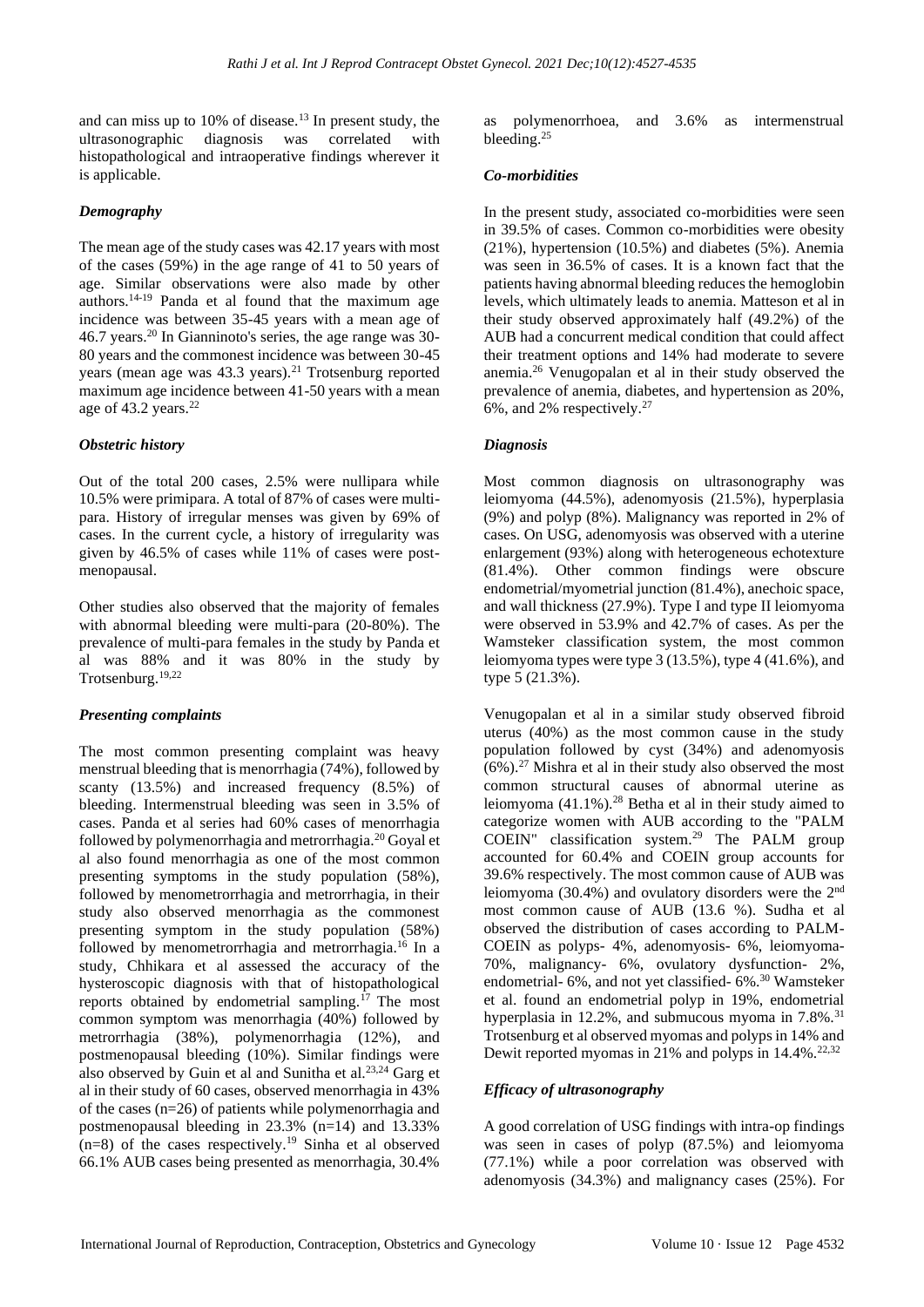overall structural causes, USG diagnosis correlated with histopathology in 78.1% of cases. The sensitivity and specificity of USG were 88.5% and 60% while PPV and NPV were 79.4% and 75%. In their research, Sujatha Audimulapu et al found that out of 50 cases, TVS findings matched with histopathology findings in 26 cases (52%), and the results differed in 24 patients  $(48\%)$ .<sup>33</sup> The sensitivity and specificity for TVS are 62.8% and 86.6%. The PPV and NPV were 91.6% and 50% respectively. In their research, Gowri et al found that the specificity, sensitivity, PPV, and NPV of TVS in the identification of endometrial pathology was 67.1%, 72.2%, 91.1%, 34.2%, respectively.<sup>34</sup> Haq et al aimed to determine the effectiveness of TVS in patients presenting with abnormal uterine bleeding.<sup>35</sup> TVS had sensitivity and specificity of 94.3% and 80.0% respectively with accuracy of 90.0% while PPV and NPV of 91.6% and 85.7% respectively. Pyari et al evaluated the diagnostic efficacy of TVS for AUB cases.<sup>35</sup> TVS has a sensitivity of 78.15% and specificity of 44.4% respectively. Feitosa et al in their study demonstrated 83.3% sensitivity and 83.3% specificity of USG. <sup>36</sup> Vathanan et al in a similar study observed that USG had a sensitivity and specificity of 60.53% and 97.06% respectively, with PPV of 95.83% and NPV of 68.75 %.<sup>37</sup>

In the present study, the sensitivity and specificity of USG for diagnosis of the polyp was 62.5% and 96.3% while PPV and NPV were 62.5% and 96.3%. Our results are in concordance to the study by Feitosa et al where sensitivity and specificity of TVS for polyps was 68.9% and 94.7%. Vathanan et al in their study found sensitivity and specificity of 60.53% and 97.06% respectively, PPV of 95.83%, and NPV of 68.75% for polyps.<sup>36,37</sup> Swathi et al observed the sensitivity and specificity of TVS for polyps as 22.1% and 95.1%. Dana et al in another similar study observed the sensitivity and specificity of TVS for polyps as 44.5% and 81.8%. Nicula et al observed that for patients with polyps, TVS sensitivity was  $67\%$  and specificity was 96.67%.38-40 In the present study, the sensitivity and specificity of USG for diagnosis of adenomyosis was 41% and 86.3% while PPV and NPV were 45.7% and 83.9%. Swathi et al observed sensitivity and specificity of TVS for adenomyosis as 50% and 88.6% which were in accordance with our results.<sup>38</sup> Nicula et al observed that for patients with adenomyosis, sensitivity and specificity were 8% and 47.6% respectively.<sup>40</sup>

In the present study, the sensitivity and specificity of USG for diagnosis of leiomyoma was 95.5% and 82% while PPV and NPV were 76.2% and 96.8%. Vathanan et al in their study observed the following results for leiomyoma: sensitivity 57.14%, specificity 93.48%, PPV 84.21%, and NPV 78.18%. Swathi et al observed sensitivity and specificity of TVS for leiomyoma as 100% each while PPV and NPV were  $91.9\%$  and  $92\%$  respectively.<sup>37,38</sup> Nicula et al. observed that for patients with leiomyoma, sensitivity and specificity were 94% and 77.8% respectively.<sup>40</sup>

In the present study, the sensitivity and specificity of USG for diagnosis of malignancy was 18.2% and 98.8% while PPV and NPV were 50% and 94.8%. Swathi et al in their study observed only 3 cases of malignancy, with a sensitivity of 0% and specificity of 100%.<sup>38</sup> The negative predictive value was 97%. Nicula et al observed that for patients with malignancy, sensitivity and specificity were 67% and 100% respectively.<sup>40</sup>

#### *Limitations*

It was difficult to follow up patient who were on medical management. It was difficult to counsel patients to not to opt for operative intervention directly as majority of patients want a permanent solution and not to try any other options for treatment.

## **CONCLUSION**

AUB being a debilitating disorder affecting women of all age groups women in all aspects, causing social embarrassment, management of such common condition needs good systematic approach and good clinical practice towards the cause that must be standardized. The present study observed that ultrasonography is a good diagnostic and screening method in evaluating structural causes of AUB with high accuracy especially polyps and leiomyomas. These structural abnormalities are best identified by sonographic evaluation of genital tract and colour Doppler examination has been found to add better value to investigation. Specially, the endometrial cavity can be best evaluated by sonography, the presence of endometrial polyp, endometrial indentation due to myxoma, endometrial thickening, collection in endometrial cavity can be studied in details by USG. With the advent of USG only indicated cases need to be further diagnosed by endometrial sampling there by reducing rate of complications. In this study we have noted one more important aspect, that needs consideration, out of 200 cases, 93 patients underwent hysterectomy. Most common indication for this morbid procedure was patients' demand, so it is important to note that in a greater number, people demanded hysterectomy as definitive treatment due to social embarrassment, fear of malignancy, due to pain and associated symptoms that effect their day to day lives making them to choose more morbid procedure at an early age.

In the end, the current study concludes that ultrasonography is a simple, safe, fast, efficient and tolerable procedure. In diagnosing structural uterine pathology responsible for abnormal uterine bleeding, it has outstanding diagnostic accuracy and should be followed in all such cases. There are various kinds of options in these patients for treatment especially in young age where hysterectomy can't be an option always. This kind of surveillance helps us in offering appropriate treatment to these patients. The gold standard of identifying endometrial pathology is histopathology and it can't be replaced by anything.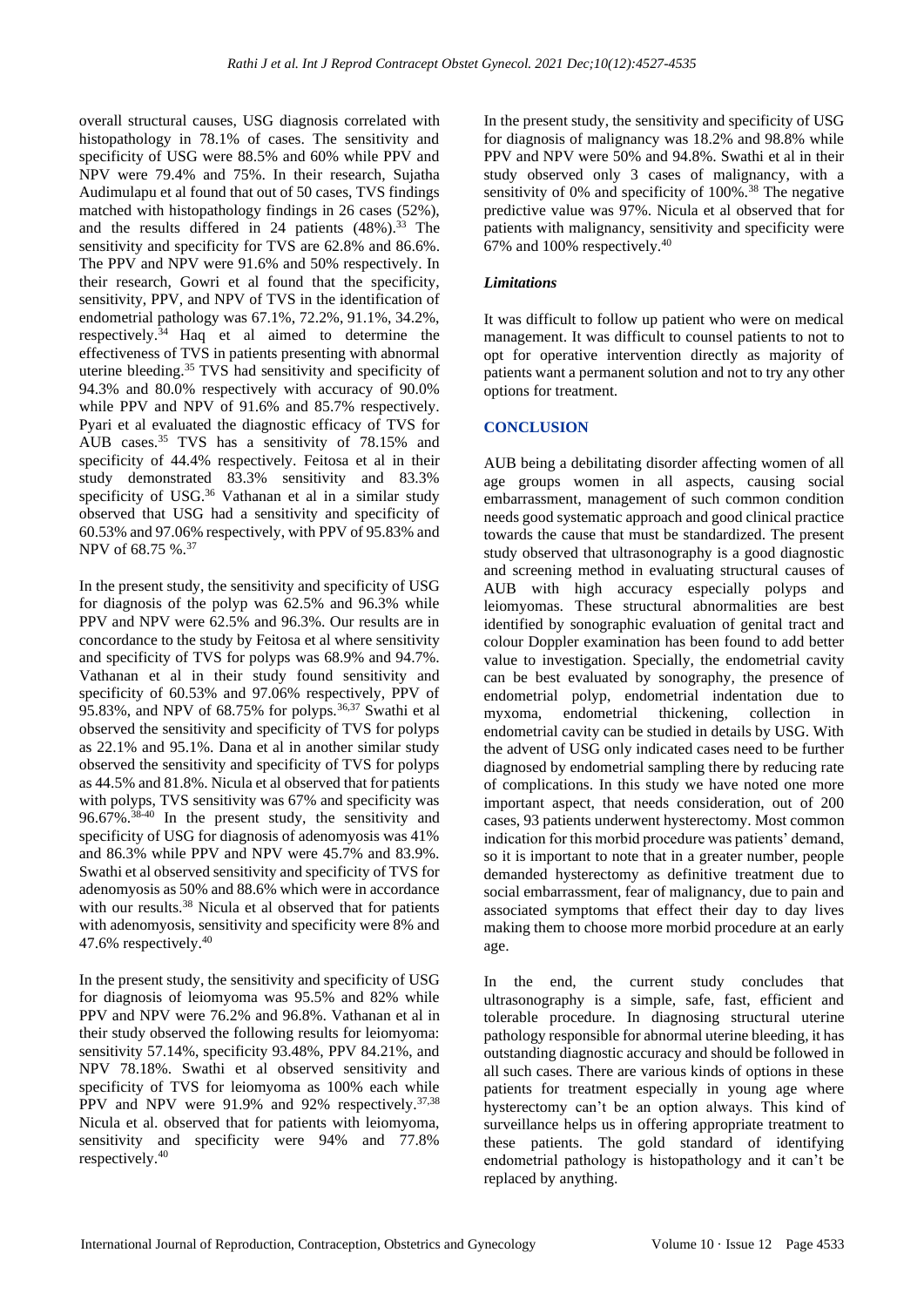*Funding: No funding sources Conflict of interest: None declared Ethical approval: The study was approved by the Institutional Ethics Committee*

## **REFERENCES**

- 1. Hoffman BL. Williams Gynecology. 2nd edition. Mc Graw Hill. 201;219-40.
- 2. NICE. Clinical Guideline 44, Heavy menstrual bleeding 2007. National Institute for Health and Clinical Excellence (NICE). Available at: http://www.nice.org.uk/nicemedia/pdf/CG44FullGui deline.pdf. Accessed on 26 August 2021.
- 3. Munro MG, Critchley HO, Broder MS, Fraser IS, FIGO Working Group on Menstrual Disorders System. FIGO classification system (PALM-COEIN) for causes of abnormal uterine bleeding in nongravid women of reproductive age. Int J Gynecol Obstet. 2011;113(1):3-13.
- 4. Fraser IS, Critchley HO, Broder M, Munro MG. The FIGO recommendations on terminologies and definitions for normal and abnormal uterine bleeding. Semin Reprod Med. 2011;29(5):383-90.
- 5. Fraser IS, Langham S, Uhl-Hochgraeber K. Healthrelated quality of life and economic burden of abnormal uterine bleeding. Expert Rev Obstet Gynecol. 2009;4:179-89.
- 6. Shapley M, Jordan K, Croft PR. An epidemiological survey of symptoms of menstrual loss in the community. Br J Gen Pract. 2004;54:359-63.
- 7. Woolcock JG, Critchley HO, Munro MG, Broder MS, Fraser IS. Review of the confusion in current and historical terminology and definitions for disturbances of menstrual bleeding. Fertil Steril. 2008;90(6):2269- 80.
- 8. Taylor HS, Pal L, Seil E. Abnormal Uterine Bleeding. In: Speroff L, editor. Speroff's Clinical Gynecologic Endocrinology And Infertility. 9th edition. New Delhi: Wolters Kluwer. 2019;509.
- 9. Munro MG, Critchley HOD, fraser IS; FIGO Mesntrual Disorders Committee. The two FIGO systems for normal and abnormal uterine bleeding symptoms and classification of causes of abnormal uterine bleeding in the reproductive years: 2018 revisions. Int J Gynecol Obstet. 2018;143:393.
- 10. Wheeler KC, Goldstein SR. Transvaginal ultrasound for the diagnosis of abnormal uterine bleeding. Clin Obstet Gynecol. 2017;60(1):11-7.
- 11. Dreisler E, Stampe Sorensen S, Ibsen PH. Prevalence of endometrial polyps and abnormal uterine bleeding in a Danish population aged 20-74 years. Ultrasound Obstet Gynecol. 2009;33:102-8.
- 12. Jones K, Bourne T. The feasibility of a "one stop" ultrasound-based clinic for the diagnosis and management of abnormal uterine bleeding. Ultrasound Obstet Gynecol. 2001;17:517-21.
- 13. Royal College of Obstetricians and Gynaecology. National evidence-based guidelines. The management of menorrhagia in secondary care. London, England:

Royal College of Obstetricians and Gynaecology. 1999.

- 14. Varadarajan R, Sreekantha SM. Role of hysteroscopy in abnormal uterine bleeding in perimenopausal age group. J Evol Med Dent Sci. 2013;2(10):1504-9.
- 15. Chaudhari KR, Sathe P. Role of diagnostic hysteroscopy in evaluation of abnormal uterine bleeding and its histopathological correlation. Int J Reprod Contracept Obstet Gynecol. 2014;3:666-70.
- 16. Goyal BK, Gaur I, Sharma S, Saha A, Das NK. Transvaginal sonography versus hysteroscopy in evaluation of abnormal uterine bleeding. Med J Armed Forces India. 2015;71(2):120-5.
- 17. Chhikara A, Bharti A. Role of Hysteroscopy in the Evaluation of Abnormal Uterine Bleeding. Indian J Appl Res. 2016;6(6).
- 18. Singh A, Anant M. The evaluative role of diagnostic hysteroscopy and ultrasonography in abnormal uterine bleeding. Int J Res Med Sci. 2017;5:1002-6.
- 19. Garg G, Patvekar M, Agarwal K, Bhatia I, Sanghi S. A Study of the Role of Hysteroscopy in Abnormal Uterine Bleeding. J Gynecol Surg. 2017;33(6):226- 30.
- 20. Panda A, Parulekar SV, Gupta A. diagnostic hysteroscopy in abnormal uterine bleeding and its histopathological correlation. J Obst Gyn India. 1999;175:74-6.
- 21. Gianninoto A, Morana C, Campione C. Diagnostic hysteroscopy in abnormal uterine bleeding. Five year's experience. Minerva Ginecol. 2003;55:57-61.
- 22. VanTrotsenburg M, Wieser F, Naegle F. Diagnostic hysteroscopy for the investigation of abnormal uterine bleeding in premenopausal patients. Contrib Gynecol Obstet. 2000;20:21-6.
- 23. Guin G, Sandhu SK, Lele A, Khare S. Hysteroscopy in evaluation of abnormal uterine bleeding. J Obstet Gynecol India. 2011;61(5):546-9.
- 24. Sunitha CH. A clinical study of diagnostic hysteroscopy in abnormal uterine bleeding and its histopathological correlation. IOSR J Dent Med Sci. 2013;5(3):43-6.
- 25. Sinha P, Yadav N, Gupta U. Use of Hysteroscopy in Abnormal Uterine Bleeding: An Edge Over Histopathological Examination. J Obstet Gynecol India. 2018;68(1):45-50.
- 26. Matteson KA, Raker CA, Pinto SB, Scott DM, Frishman GN. Women presenting to an emergency facility with abnormal uterine bleeding: patient characteristics and prevalence of anemia. J Reprod Med. 2012;57:17.
- 27. Venugopalan SK, Pandian NS, Pavani M, Srinivasa RT, Rajini Y, Khadeer SK et al. Abnormal Uterine Bleeding In Reproductive Women: Diagnosis, Management And Treatment. Asian J Pharm Clin Res. 2015;8(1):42-5.
- 28. Mishra D, Sultan S. FIGO's PALM–COEIN Classification of Abnormal Uterine Bleeding: A Clinico-histopathological Correlation in Indian Setting. J Obstet Gynecol India. 2017;67(2):119-25.